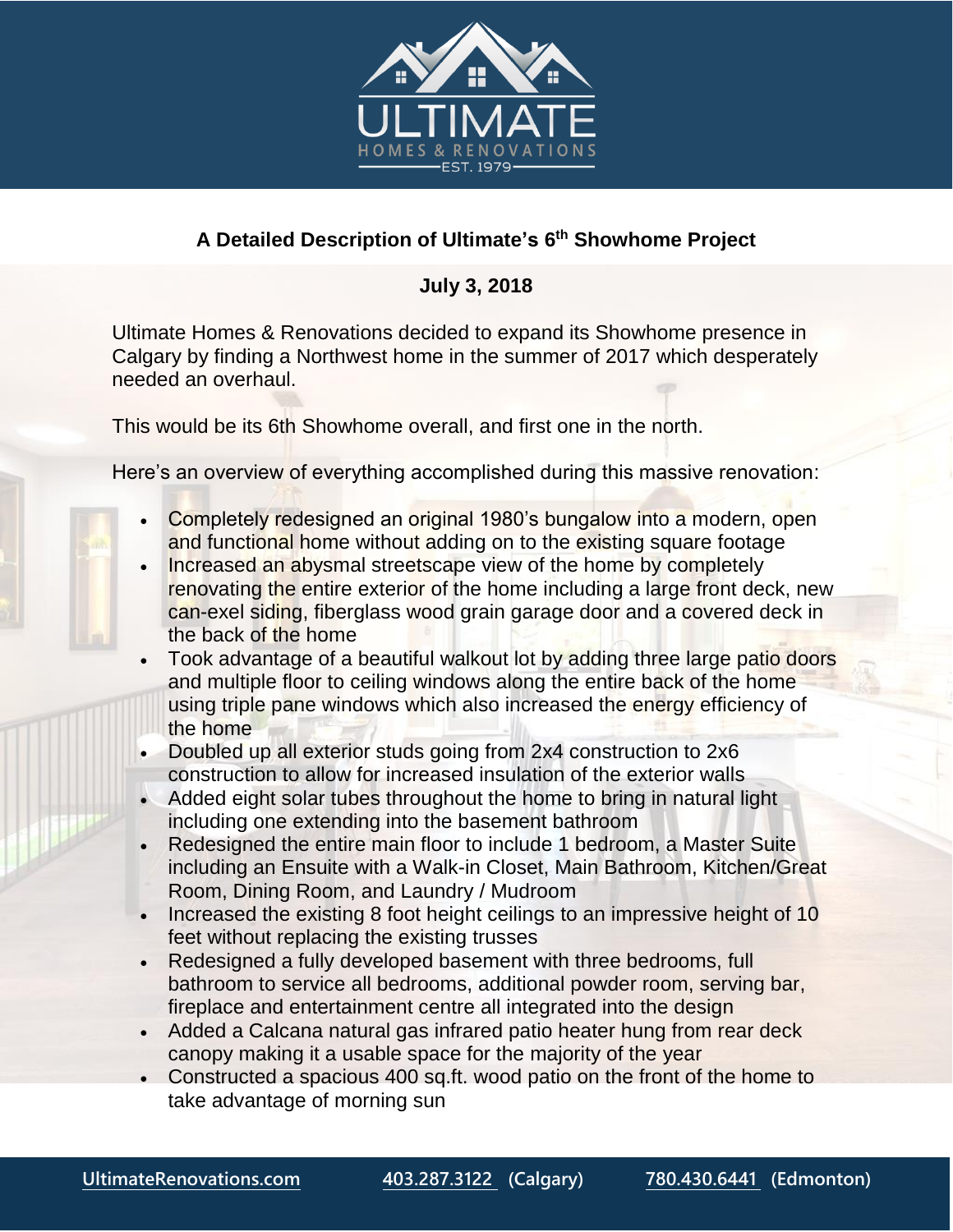

- Installed high quality engineered Hardwood flooring throughout the main floor and stairway and durable Luxury Vinyl Plank flooring in the basement flow seamlessly together
- Incorporated custom cabinetry throughout the home so every cabinet could be specifically designed to meet the homeowners needs
- Custom made every man door so the finished v-groove in the solid panel cabinetry doors is able to be replicated in the new solid 8 foot man doors
- Integration was really a non-issue because the entire home was partially or completely renovated
- Luxurious materials and finishing were used throughout the home to ensure consistency inside and outside of the home
- On both the main floor and basement, the private bedroom and bathrooms were separated from the public areas by having all access doors off hallways instead of off the main living and rec room areas.
- 12'-0" ceilings in the garage were installed to allow for a car lift which gives room for the possibility 4 cars in a double garage.
- The walk-in closet was designed with an easy access door from the walkin closet to the hallway.

A main challenge of opening up the basement was the minimum amount of natural light and the amount of tele-posts in the basement which broke up the space. To alleviate this, large full-height windows and doors were used along the exterior to take advantage of the walkout and teleposts were removed to allow for a more open concept

The basement bathroom was designed so three or four different people could be using it at a time (one person in the water closet, one in the tub/shower, and one or two using the dual vanity.

In the end, the results were everything we hoped for and more… an awardwinning Showhome in the beautiful community of Edgebyne, showcasing the kind of stunning quality you deserve with your future renovation.